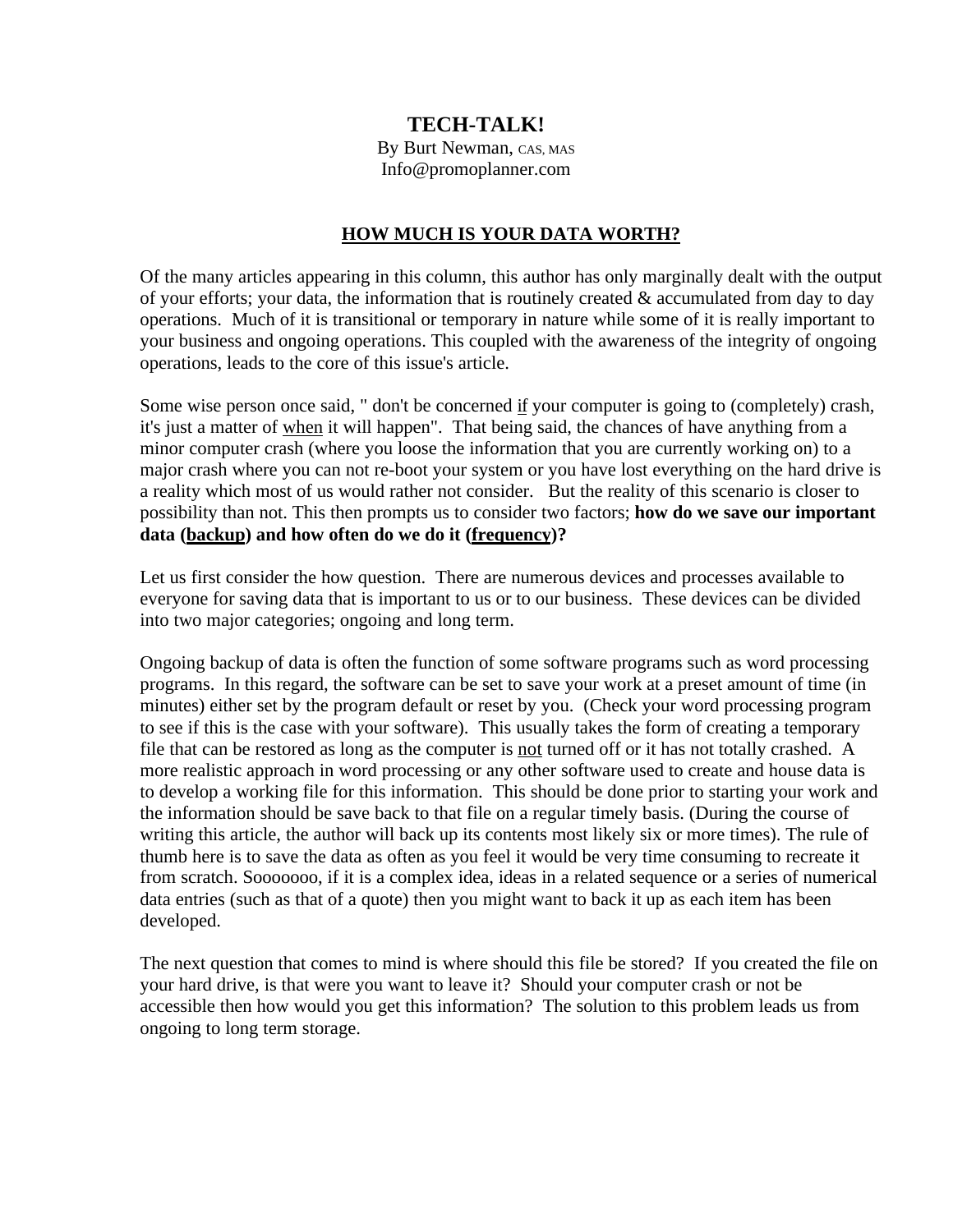Long term storage has many faces. The choice of the "medium" is dependant on the nature of the data; somewhat of a "catch-22" situation. The two most significant factors are size of the data file and how often it will be accessed. If files are relatively small and frequently used they can be stored on a 3" floppy disk. Since these are usually removed from the computer after use, their integrity for use with another computer having the same software is limitless. If on the other hand, if the file is larger than the limited capacity of a 3" floppy disk, different alternatives have to be considered.

Other alternatives (in increasing storage capacity options) are: Zip Drives (internal & external), CD ROM-Write & Rewrite Drives (internal & external CD Burners), DVD Write & Rewrite Drives (internal & external DVD Burners), additional Hard Drives (internal & external), Tape Backup Devices (internal & external), Web Site Storage facilities often referred to as "Remote Location" storage and finally multiple off site storage facilities often referred to as "Co-Location" facilities.

Each of the above alternative choices depends on data file size, frequency of use and security considerations for your data. These alternative on the later part of the list become viable for total backup of your entire hard drive(s) data depending again of the amount of data to be stored. When talking about total backup of data it is often suggested that the backup data be stored at an alternative location, that is, not where the computer is located. Then, in the case of a physical disaster where the computer is destroyed (hurricane, lightening, fire, electrical, etc.) the data is secure and can be utilized on another computer. Total backup can be manual or automatic depending on how you choose to get the job done. Many storage software programs provide multiple avenues to accomplish this task.

The trick in making decisions about saving and storing data is to determine the degree of priority for the data, because not all data is equal in value. This is generally referred to as "Data Storage Management" and while this term is traditionally associated with huge amounts of data it is very much applicable to everyone, regardless of the amount of data to be saved. The bottom line here is to have a plan, a plan for the temporary storage & permanent storage of important data. Only you can make the determination of what is important data in your specific situation and for your working needs.

Key to this entire discussion is pre-planning. Plan ahead and avoid the panic after the disaster has befallen you. Take the time now, while everything is working to decide what data you need to save, how you will save it and equally important, how often to save it. Someone else has offered the advice that "it is certainly easier to prepare for disaster than to have to cope with it after the fact".

There is no one solution and certainly no one solution for everyone. Each situation is different and requires a different plan to solve the problem, but at the very least, have a plan and follow it. No one device will solve all the problems either; usually a combination of the above listed options would seem to work best.